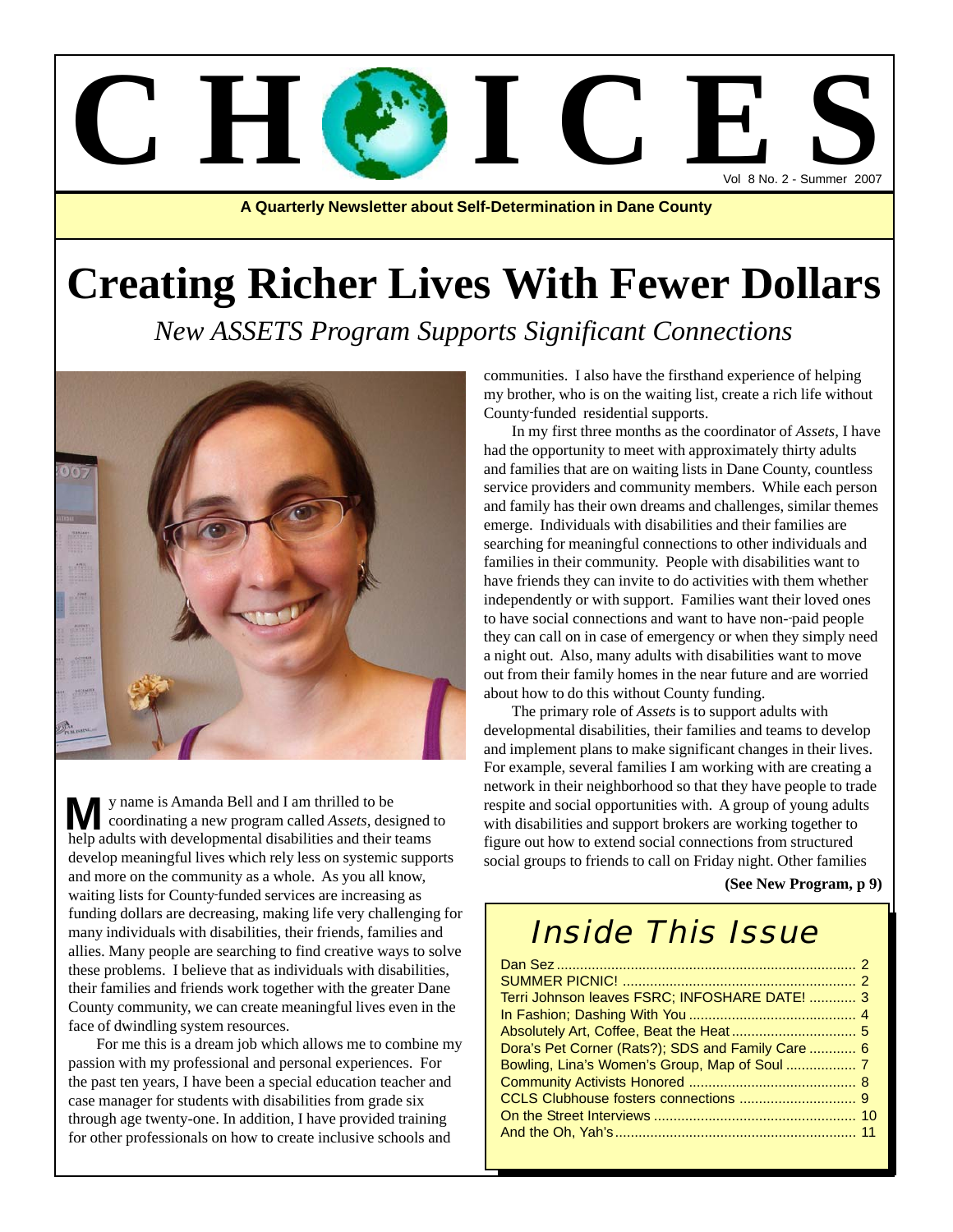

by Dan Rossiter, Manager Developmental Disabilities Services, Dane County

### **Dan Sez...**

Well, the most important thing this year has been decided… Jordin Sparks won American Idol.

I know you think there are other important things yet to be decided, like "When is Dane County going to switch over to Family Care?" (not sure, but it'll be a couple of years) or "What does the 2008 budget look like?"(not sure, but it ain't gonna be good). But, really. I think we can all sleep better, knowing who is the newest Idol.

So it's important to celebrate the things as they happen (even if you wanted Sanjaya Malakar and his hair to win).

And one way to celebrate with a friend is to get connected to someone who has run an add in the paper. Lots of opportunities. And if they are part of our system, they are way cooler than either Jordin or Sanjaya.

If you are looking for a place to go, how about the People First PICNIC and Mallards game on August  $5<sup>th</sup>$ . Check it out, and think about becoming a regular member of People First. They have monthly meetings, usually the third Tuesday of the month over at the Options to Community offices.

If you like to bowl, check out the article by Jeffery Johnson; or check out Lina's Women's club.

Be sure to read the article by Amanda Bell about her efforts in trying to get folks connected to the community, and the CCLS Clubhouse article too. This community "Assets" idea is going to become part of our future.

And finally, check out Babcock Ice Cream…never know who you might run into.

# PEOPLE FIRST of Dane County PICNIC! PICNIC! PICNIC!

People First of Dane County will be hosting a Picnic and outing to see



the Mallards play

ON: Sunday August 5th

AT: The Warner Park Shelter and Ball Park

## FROM 4 - 6 pm, Game at 6:05



### THE NEXT REGULAR PEOPLE FIRST OF DANE COUNTY GET-TOGETHER WILL BE...

- On: Tuesday, September 18th
- At: 5:30-7:00 pm

Place: Options in Community Living 22 N 2nd St., Madison



CHOICES is sponsored by Dane County Department of Human Services Adult Community Services Division *1202 Northport Drive, Madison WI 53704*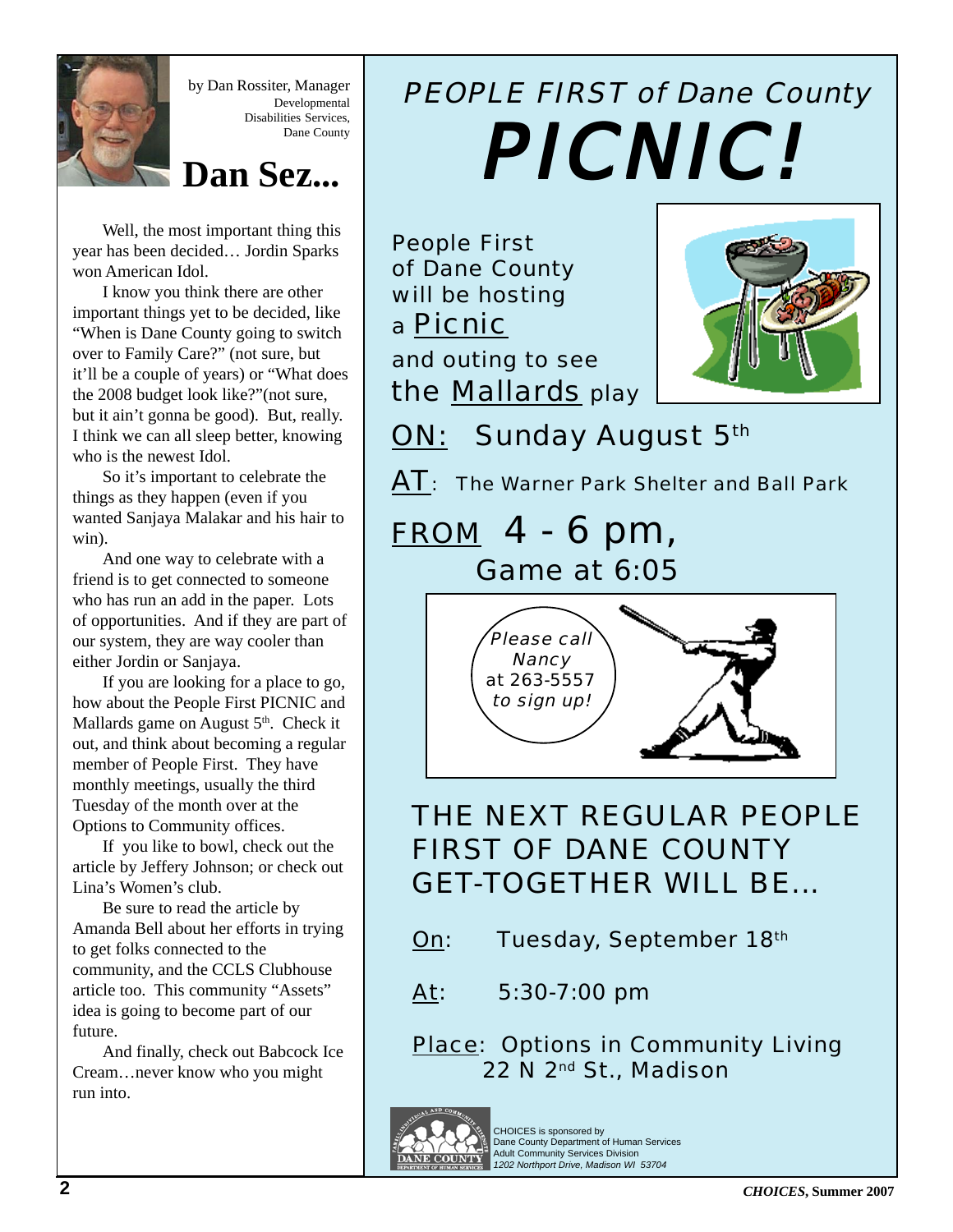# *Terri Johnson Moves On from Family Support and*

Having served as the Executive Director of Family Support and Resource Center for the past 20-plus years, Terri Johnson has decided to move on to something new. Terri's contributions to families raising children with significant disabilities at home have been major. FSRC and other organizations supporting children and adults with disabilities in Dane County were founded in the 1980's with the belief that bringing services to people with disabilities and their families in the community is the most effective way to support them, that people with disabilities are members of our community, valuable for who they are as well as the contributions they offer.

Terri initiated Movin' Out, Inc. and the concept of home ownership for people with disabilities. FSRC's Families Can't Wait fund-raising campaign began under her leadership. Over \$525,000 has been raised so far to provide financial assistance to meet the most urgent needs of families waiting for services. Under her leadership, LINK, a network of the providers of services to children with disabilities was formed. Terri wrote the "State of the System", an annual report sent to state and local legislators advocating for children with disabilities.

Cautions Terri, "Most people today are not aware of how relatively quickly the services available today developed and changed, reversing a 100-year-old pattern of segregation and exclusion. We would do well, however, to remember the lessons from that history and to appreciate how easily it would be possible to retreat backwards to the way things were before."

We will all miss Terri's commitment and energy. She really cares!

# <u> ध्वाध्याध्याध्य</u> *Resource Center INFOSHARE SAVE the DATE!*

**On Friday, September 21st** *INFOSHARE* will present

*A Diversity Festival*

## **This is sure to be an exciting event!**

\*The days festivities will take place at the Jenny & Kyle Preserve next to MARC South/RES on Post Rd.

\* There will be music by The Figureheads, various cultural learning opportunities, food and more!

**If you have a talent, craft or cultural experience to share, please contact Rachel at (608) 890-0777 or weingarten@waisman.wisc.edu to become part of our Diversity Festival!**

> **Call James at 265-9440 x 440 to register**

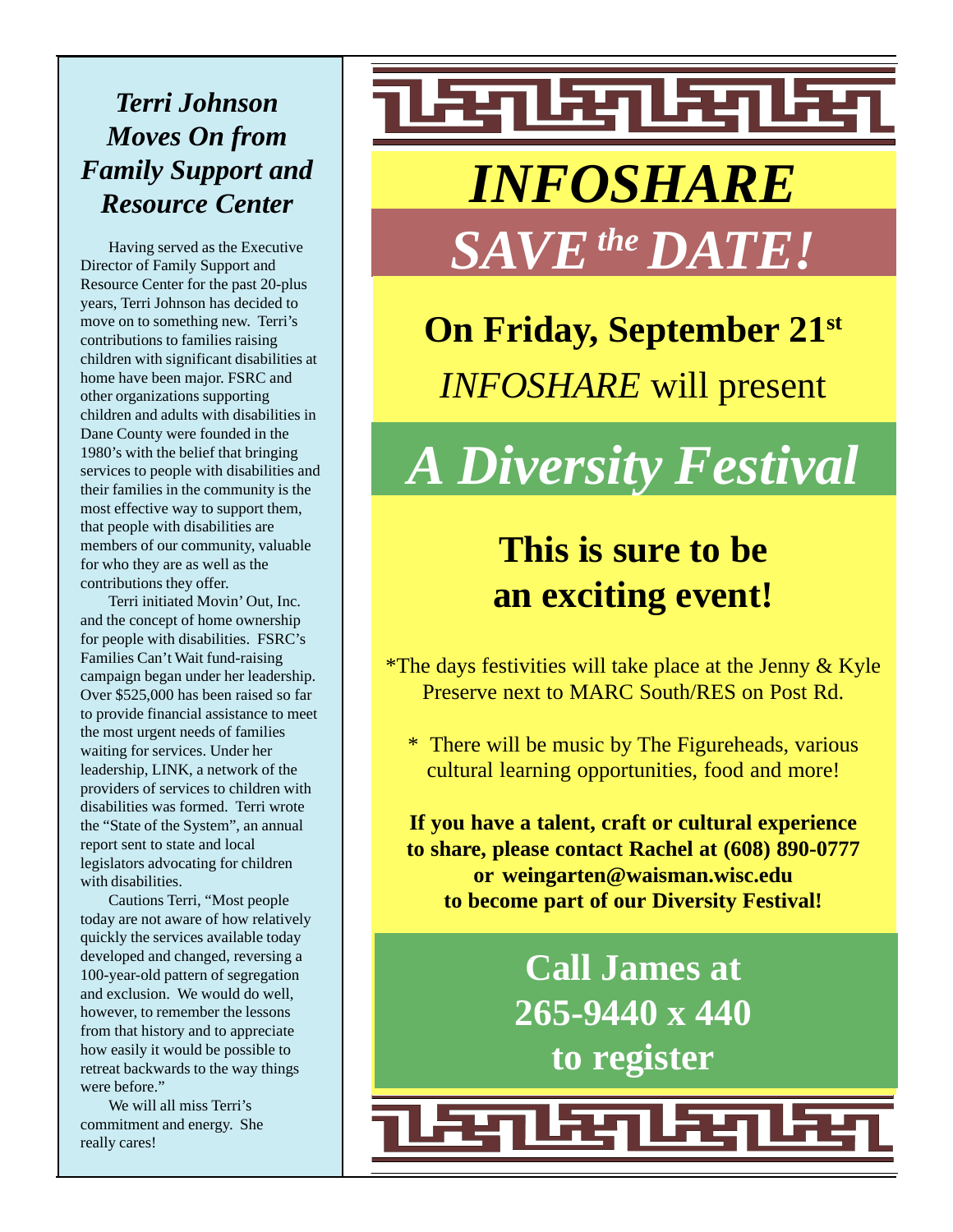

you didn't make it to the Concourse Hotel on the vening of May 17<sup>th</sup>, you missed an exquisite event! Thanks to a fabulous idea by Chantel Brown and a lot of hard work by Nancy Murphy and Rachel Weingarten, the first Madison Fashion show for and by people with disabilities was a huge success! There was an informative panel first and then a fashion show complete with Jonathon Sutton from Triple M as the MC, fantastic and trendy outfits and incredible models – all of whom had a disability. Thanks to everyone who made this event happen! **If**

**Panel Members** *Chantel Brown Catherine Clodius Randy Will Jacquie Piraino Annette Skinner from Maurices Patti Jasinski from Pendleton Moderated by Nancy Murphy*

### **Models**

- 1. Sandra Austin
- 2. Mary Fisher
- 3. Connie Morgan
- 4. Chris Black
- 5. Lori Hendrikse
- 6. Azalea Heinz
- 7. Lisa Deneen
- 8. Rachel Christy
- 9. Drew Gough
- 10. Nelson Carlson 11. Carie Fae Kasten
- 
- 12. Cheryl Pope
- 13. Mary Rogers 14. Chantel Brown
- 15. Lexi McSwain
- 16. Erin Light
- 17. Sheryn Healy
- 18. Katie Kohlman
- 19. Randy Sands
- 20. Linda Kapral

#### **Participating Retailers**

*\* Maurices \* Pendleton \* Cache \* Atelier - Art to Wear \* Wild Child \* \* S&K Famous Brands Menswear \* Suzen Sez \* Jan Byce Design \* \* Katy's American Indian Arts \* Fat Cat Beads \* Indigo Moon \* \* Target (gave money) \**

Dashing with You

Dashing though my mind Flashing in the black sky Like lightening bolts Striking my bed post Shaking my body

Images of you Flash and fade As the night air Warms and cools My body jerks and jeers As you lurk in my dreams Finding ways to move my muscle To the rhythm of some far away ocean The waves rise and fall I can't control them They are like lobster legs Swarming around my bed Waiting to invade Planning their attack

Of course I want to reach Your vapors Your peaks Explore your green spaces And hidden places Full of fog and haze Venture deep in your rain forest Crack open your coconuts Drink the sweet milk Dance in your darkness.

I'll sing with the larks That fly overhead Run nude between the trees Crawl in your mud Laugh loudly at the spiders That join me in jubilee Talk to the cockatoo Hide in your undergrowth Lay in your lush clovers Rolling over and over Until the rain is over

Until clouds break Until the sky is Mirror lake or. Until death or life or Until rainbows are forever Until death, life explodes.

-- Mick J



#### **4 CHOICES**, Summer 2007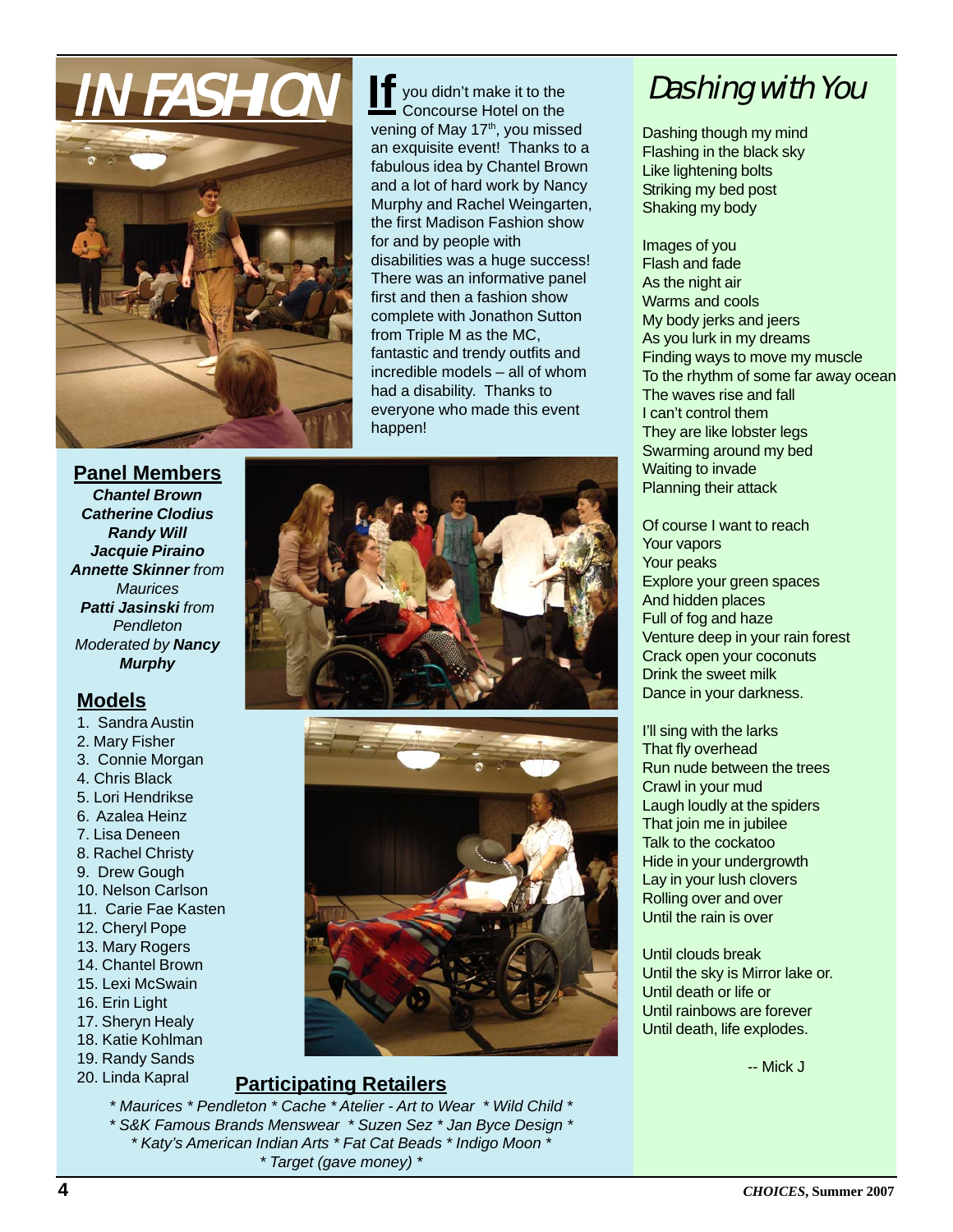

Café Zoma by Garry Herald and Ginger Ganser **Spillin' the Beans**

not the cup of coffee that **It'S** not the cup of coffee that<br>brings a lot of us to the Madison coffee shops. It's the atmosphere, the friendly staff, the people-watching. It's a time to get out of your home after a long winter. Garry was especially tired of the snow and cold this winter. So at the end of March, Garry went back to Café Zoma, 2326 Atwood Avenue. It has what Garry's mood needed: warm summer colors, good coffee with free refills, and a little variety. The menu is much like other coffee shops - a menu of bakery items, smoothies and coffee drinks, and sandwiches- and plenty of comfortable seating to enjoy your purchase. What makes Café Zoma enjoyable is the vibe. It has a lot of life. It's a place where Garry will be this summer when the backvard garden is blooming and the chairs overlook the bikers and walkers on the Capital City bike trail. On this March day, Gary drank his second cup of coffee and spent time planning what his summer may look like: a short drive to Ho-Chunk, a road trip to San Francisco (in a Cadillac with the top down ideally), a lunch date with an old support broker. He then remembered some of the things he was enjoying that week, like a cooking class where he learned a great chicken and rice recipe. Fun. Friends. Sunshine. Our time at Café Zoma lifted our spirits and only part of that was from the coffee.###

After having a cup of coffee at Café Zoma, Garry walked right next door to Absolutely Art, a gift shop and art gallery at 2322 Atwood Avenue. He found that it is a great place to spend an afternoon. The staff is very friendly and makes you feel like you could come back again and again. The store sells something for every budget: cards, pottery, lamps, and paintings. The art comes from people who live and work in Madison; in fact, if you are an artist and are looking to sell your art, call for an appointment. They may buy some of your art right then and there. Their number is 249-9100. Profits from the store are donated to the Goodman/Atwood Community Center and Atwood food pantry. They have art showings the first Friday of the month and welcome everyone to come and enjoy their store. Call Absolutely Art for store hours and information about their events.###



The Heat, I will not bare it, On the News I will hear it, That there will be excessive heat, The Road tar will burn your feet

> No one can compete On this day of heat That they can not beat.

Dog Days are upon us, We all be in disgust, Because we all cannot adjust, Due to this day being the hottest.

We will be trying to stay cool, But I am not the fool, In my apartment I will stay, On this very hot day, Trying to beat the Heat.

-- Dale Buttke

# ABSOLUTELY Art!

**by Garry Herald and Ginger Ganser**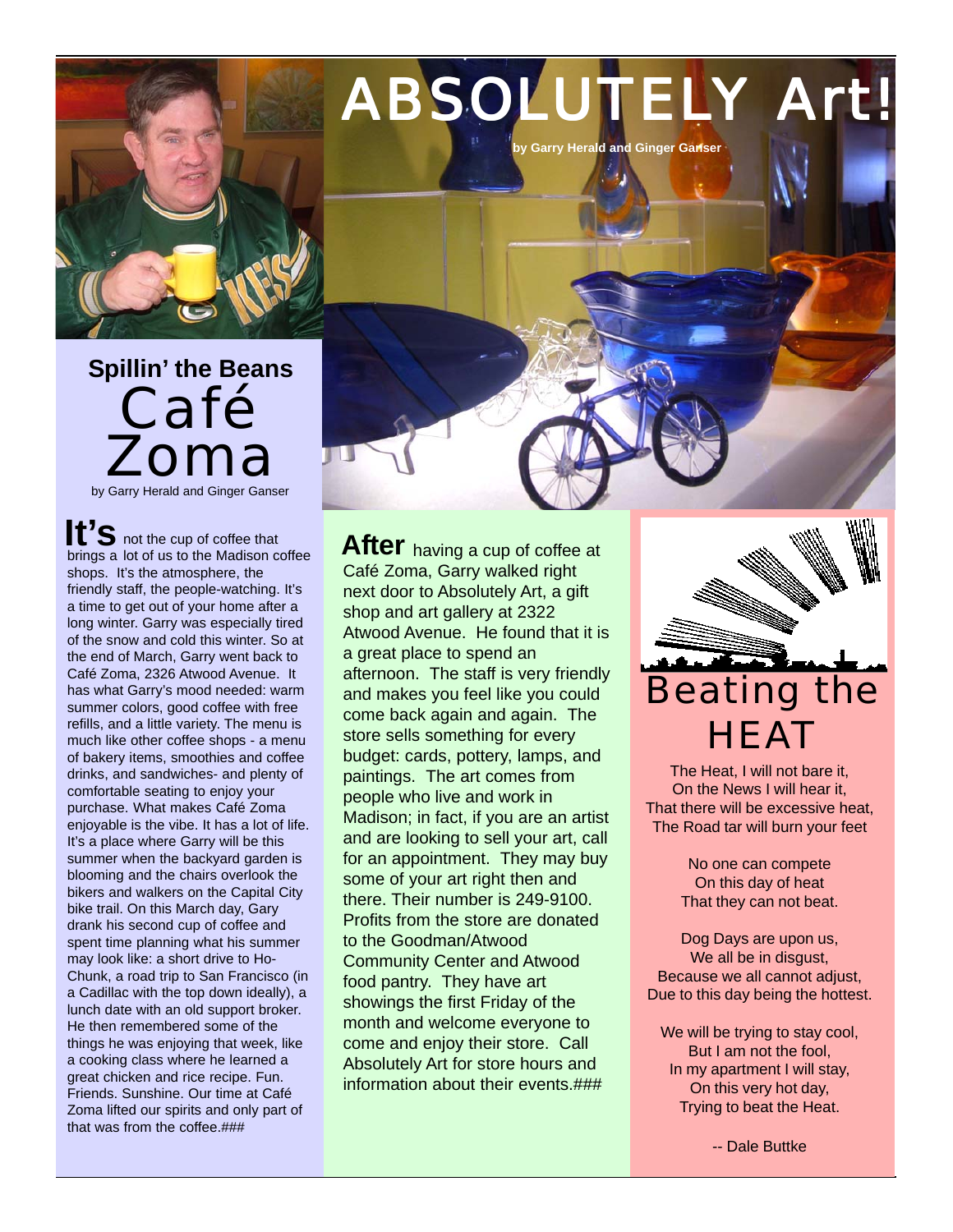### Dora's Pet Corner: **By Dora Norland and Nancy Molfenter RATS?**

Ok, before any of you judge too quickly, I have to say that we discovered that rats – yes those furry, long-tailed rodents – really can make great pets! We had a chance to visit two homes where rats

quite young. John had a pet rat in the past and described some amazing rat features to us.

It turns out that rats are very intelligent. They can learn their



are a pet of choice. John and Yara share their east side apartment with two rats and a cat. They are quick to point out that they do not let them all play together for fear that Chester (the cat) might harm the rats, Spotty (white with a spot) and Fido (black). John and Yara have had their rats for a couple of months and they are still

names and come when called. They also learn other behaviors fairly easily. John astounded us with the

story of how his former pet rat learned to collect coins and use them to "pay" him for cashews. Although John never intended it, it seemed that this rat would venture out and bring back coins from other apartments when there were none left to be found around his own house. It seems that the tale of the rat in Charlotte's Web may not have been terribly far-fetched! In addition, rats are pretty easy to litter train – and they use a lot

less litter than cats! John and Yara plan to work with Spotty and Fido to become more socialized to humans.

The second person we met with a pet rat was Sara Lawson. She currently shares her eastside apartment with Maggie, a gray rat. This is also Sara's second rat. Her first rat passed away recently. As John



did, Sara reported that her first rat, Vanilla, was very social and came when she called. During our visit, Sara was holding Maggie and Maggie was quite interactive and curious. Who knew!

Rats generally live for 2-3 years and tend to like to have a rat friend around in addition to humans. Pet stores sell rat food, but they will also eat just about anything that humans eat (again – Charlotte's Web had it right). Rats need to have the right material to gnaw on to keep their teeth from getting too long, so pine blocks work well. They also like a clean home – so their bedding or litter must be changed often. And – if you decide rats are right for you – don't get a male and female – or you will wind up with lots of babies!

# **Family Care** *and* **Self Directed Services**

Self Determination Wisconsin, a project of the Wisconsin Council on Developmental Disabilities, sponsored a series of meetings about Self-Directed Supports within the Family Care model. The Madison date was May 10<sup>th</sup> and the conference was held at the Bishop O'Connor Catholic Pastoral Center.

by: Nancy Molfenter, VOICES staff

The day included a presentation by Dennis Harkins, a presentation by Sadler Bell, Self-Advocate, and information from state and county personnel about the status of Family Care as the model for services in the developmental disability system. Several representatives from People First were able to attend and assist

with announcements for the day. A big thanks to: Jeff Bailey, Carolyn Bailey, Lenore Rosenberg, Dan Remick, Sara Lawson and Jeffrey Johnson for helping out and also to Fil Clissa from the Wisconsin Council on Developmental Disabilities for inviting us.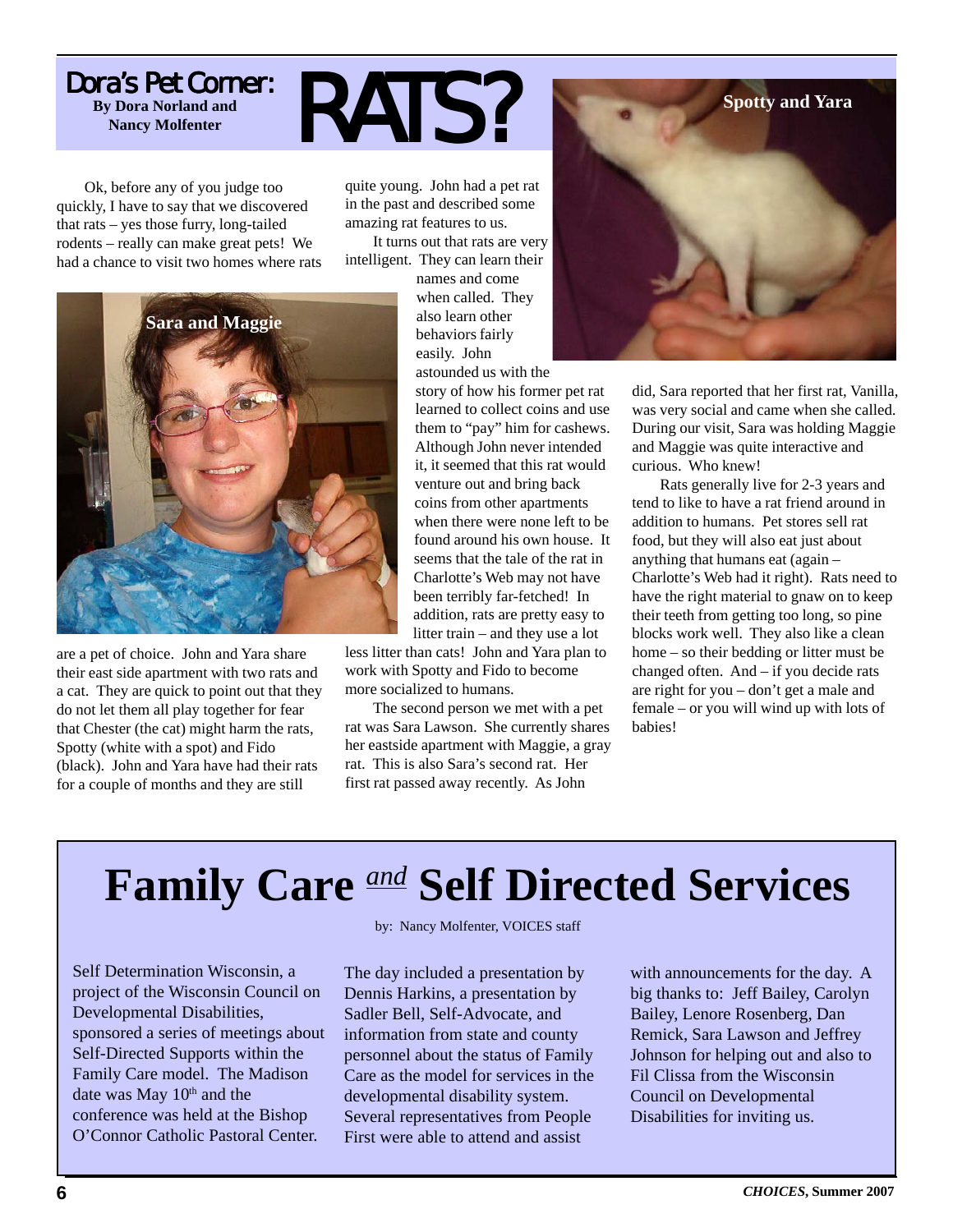

by Jeffrey Johnson, VOICES staff

I have been involved with a mixed bowling league that was called Keller's Monday Night Mixers. This league started it in September.We started this so we could go have some fun with our friends and to do something fun in the community. This bowling league got started because my friend Jerry called everyone up and asked them if they wanted to be on the league. Everyone met at Schwoegler's for a bowling meeting that started at 6:30 and ended 8:00pm. Then after that everyone that wanted to could bowl for a while.

When the next Monday came, we met at Schwoegler's at 6:00 p.m. Before we got started we had to make up our teams. Jerry went around and wrote all of the names of the bowling teams down. He then asked who wanted to bowl and who would like to be a substitute bowler. At the beginning of the league, it cost every bowler \$22 dollars for two weeks because we had to pay for the week we are playing and a week in advance. We also had the option of either bowling on Monday nights or Wednesday nights. The league lasted for 8 weeks.

Some of the team's names were Becky's All Stars, Red Lighting and Blue Lighting. My friend Todd was our bowling team captain. The league had an end of season banquet. I talked to Pat and he said the banquet went very well. Some the bowlers got there early so they could have some dinner with each other.

When we were bowling, we would play different teams each week. It was fun if the Badgers played the Bucky's. My friend Pat is one of the officers for our bowling league. We will be starting up our bowling league again in August or September. This league is not the same. It has Special Olympics even though some of the same people that bowl for the Special Olympics bowl here. Call me at 263-5556 if you think you might be interested in joining us this Fall.

# **Lina's Womens Group**

y Name is Lina Murray. I have a **M** y Name is Lina Murray. I have a<br>Women's Group. The reason why I put this group together is that I thought it



would be fun. We are social together. We set a date and a time to meet usually once a month and on Sunday after 2 pm. It's better to meet

everyone on Sundays because of church and some ladies work. Things we do together are: go to the mall, have birthday parties at restaurants, go out for lunch, a pizza party at my house and watching movies, or walk over to the bowling alley. My broker Lindsay and I wrote a grant and won \$286 to throw a golf party at Vitense Mini Golfland for my Woman's Group! We had lots of pizza and soda, and played mini-golf. Once I get the next meeting info together I pass it on to Lindsay and she sends it to everyone in Dane County. They only hard thing is that everyone has to arrange their own transportation, or take the bus. Some people carpool and I help coordinate that. It has been good so far... I thought this was a great idea to do this group because I'm always having trouble going up to people. We always welcome new ladies to join, so call Lindsay if you would like to join my group, and she will give you my phone number.

Thanks to Avenues to Community and to Lina Murray for allowing this article to be reprinted from Avenues' May 2007 Newsletter.

# **Map of Soul**

#### **"You wish, you dream, you wish you could be there....my soul is in all of these places."**

When asked to express the motivation behind his award winning artwork, Dave Daly describes his creative process as "taking a trip" through his mind's eye. Dave's recent work is an expression of his ongoing desire to escape the daily grind in life by traveling and seeing different places. Dave was one of five artists chosen to receive a \$500.00 award through Very Special Arts for his work. Dave competed

will be added to VSA's traveling exhibits and will be on display throughout the state at corporations, libraries, museums and galleries for the next five years.

Dave has exhibited his art work in several shows to include the Willy St. Fair, at Absolutely Art and the Overture Center. Dave is also a member of the Pickle Bear Art Club.

with 120 artists who submitted their work to a jury panel of professional artists looking for originality, creativity and craftsmanship. Dave's art entitled "Map

of Soul" was featured in a gallery exhibition at the Common Wealth Gallery in Madison. As one of the 2007 Adult Award recipients through VSA, his work



**Dave Daly with his award winning work**

Thanks to Avenues to Community and to Dave Daly for allowing this article to be reprinted from Avenues' May 2007 newsletter.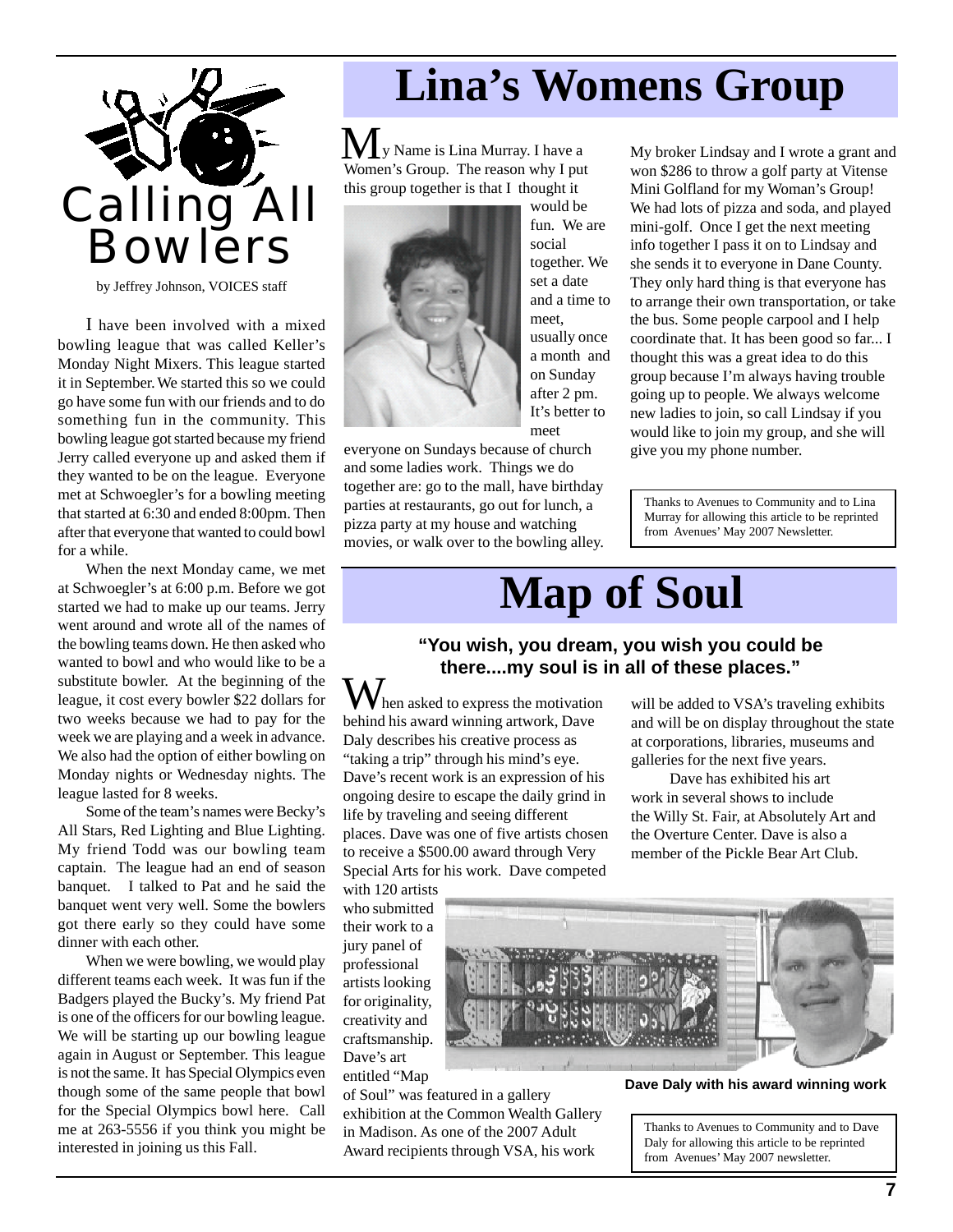# **Community Activists Honored**

### **The ARC Dane County Annual Meeting and Awards Banquet**

by: Jeffrey Johnson, VOICES staff

I attended the ARC Dane County 57th Annual Meeting and Awards Banquet on April  $25<sup>th</sup>$  at the Concourse Hotel with my new live-in Heather. When I got to the Concourse Hotel the President, Marc Krasnick, opened up the Silent Auction at 6:00 pm. Ricardo Vasquez played the marimba during the Cocktail hour and dinner was at 6:45pm. I sat with my mom, dad, Len Green, and Heather. When we were done eating the Master of Ceremonies, Joel DeSpain, came up to speak.

When he was done, Marc gave some welcoming remarks and started the Annual Meeting. We elected new board members: Jeffrey A Johnson, Petra Zwettler, Lorna Konicki, and Gregory Konicki. The Golf Tourney was announced. It will be at The Meadows of Six Mile Creek on July 27<sup>th</sup> 2007 in Waunakee. The Awards Banquet Committee is Marc Krasnick, Dan Remick, Tracy Woehrle, John Leemkuil, Bob Ross, Sue Helgesen, Laura Skelton Verhoff, Bill Arthur, Bob and Judy Story, Ron Braem. Ken Hobbs retiring Director of the Arc of Dane County and Sue Helgesen is also retiring.

The Award Ceremony was at 8:00 pm. Recipients are: *Community Support* - Terri Hutchison *Corporate Support* - WISC-TV *Volunteer* - Mary Sykes *Educator/Teacher* - Adrienne Emerson, Middleton High School *Employer/Private* - World of Variety- Cross Plains *Adult Family Home Provider* - Ken Joe *Media* - Susan Lampert Smith *2007 Self-Advocate* - Dan Remick *Direct Caregiver* Award - Rosalie Stankovich. She has done a very good job caring for two young ladies that have disabilities in their own home *Government Official* Award - to our friend Lynn Green

*Special Award* presented to the Director of Encore Studio for the Performing Arts, Kelly Schoenhauer

*Lifetime Achievement Award* - Frances Bicknell

Marc's closing remarks covered our Mission: The Arc-Dane County will ensure that, by example, education, advocacy, support and legislation, all children and adults with developmental disabilities and their families are offered the same opportunities, choices, rights and respect due all people in our community.

Our Vision at The Arc of Dane County will be to continue to create acceptance and respect of children and adults with developmental disabilities by facilitating advocacy participation of membership gaining support of communities and collaborating with appropriate local state and national groups. "If you treat an individual as he is he will stay as he is, but if you treat him as if he were what he ought to be he will become what he ought to be and could be."

### **Wisconsin Council on Developmental Disabilities 2007 Award Luncheon**

by: Dan Remick and Nancy Molfenter, VOICES staff

The Wisconsin Council on Developmental Disabilities (WCDD) hosted their annual awards luncheon at the Concourse Hotel in Madison on May 24<sup>th</sup>. This luncheon provides an opportunity to recognize hard work around the state that supports the mission of promoting independence and equality for persons with disabilities.

Many notable people were recognized at the luncheon. Among them were several persons with disabilities who have accomplished great things and the authors of their stories in the media. One was a man, Bruce Borden, who advocated for the revamping of the benefits system to allow and promote peoples' desire to gain financial independence without fearing the loss of health care. Another, Alex Shariff, has learned, with help, to deal with Tourette syndrome. A third was a young man with autism who creates amazing drawings and has co-authored a book called, "Sundays with Matthew." Two additional writers were honored for stories about a girl who died in restraints and the need for funding for people with disabilities once they graduate from high school. Phil Porter's art work was displayed at the luncheon and featured on each award certificate.



The *Self Advocate of the Year* award was given to Thomas Gierke (above), who was born with Distal Muscular Dystrophy. Despite this disability (or as Tome prefers, his "gift"), he has a spirit of self-determination that drives him to succeed. With a degree in Mechanical Engineering, he has worked to remove barriers for people with disabilities. Recently, Tom became the Executive Director of Hearthstone of Wisconsin. Congratulations, Tom!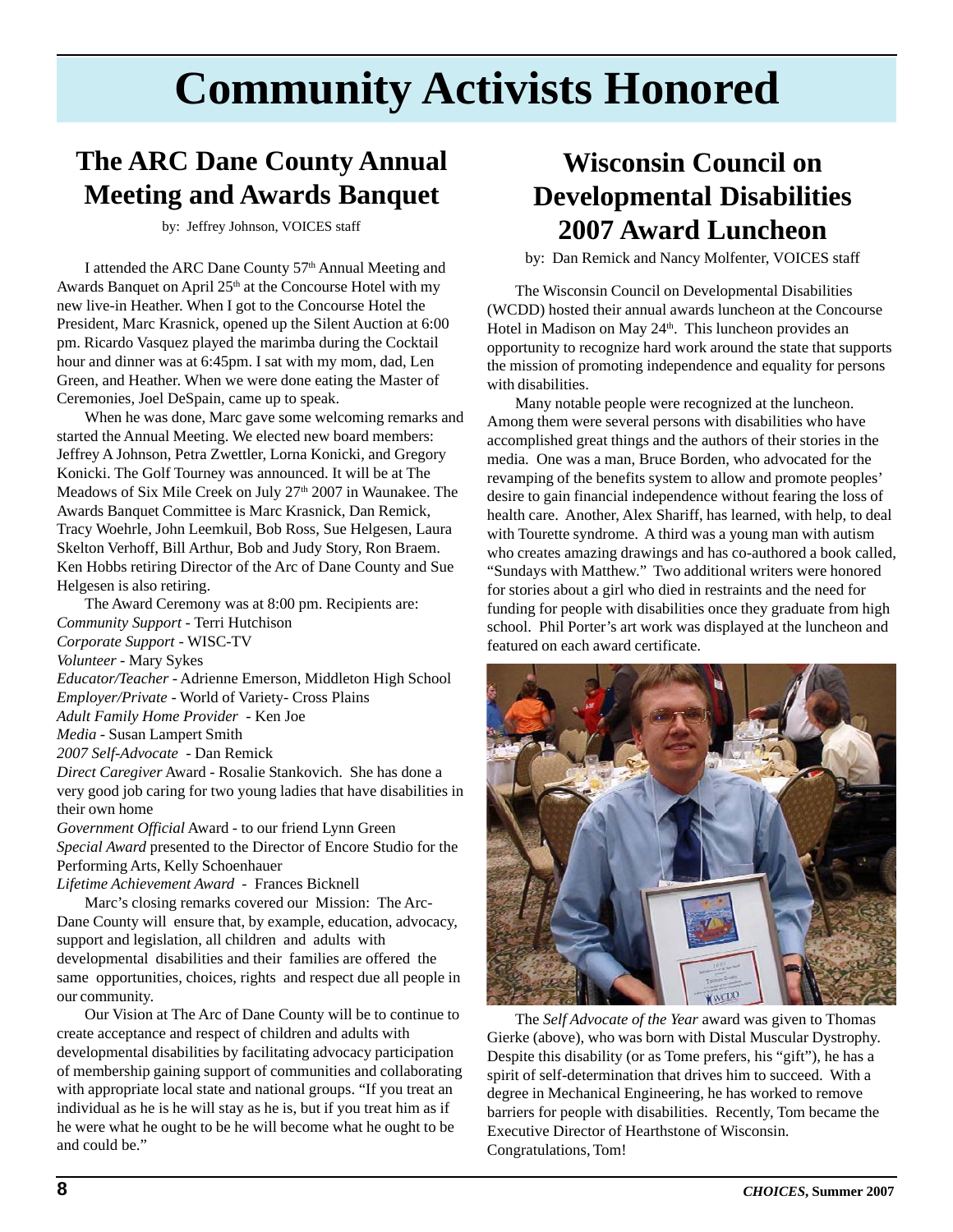### **CCLS Clubhouse Fosters Connections**

#### by: Nancy Molfenter, VOICES staff

 $624$  Burdette Court located in the central part of Madison is<br> $624$  known to Creative Community Living Services (CCLS) **the T** known to Creative Community Living Services (CCLS) consumers as the Club House. Over the past couple of years, I have heard folks make mention of the Club House, but I didn't really know what or where it was – or how it worked. I recently had an opportunity to go visit the Club House, meet and talk with the manager there and talk with a woman who accesses the supports there.

The Club House was started about three years ago when agencies needed to begin reducing individual support budgets. A regional manager at CCLS came up with the idea of setting up a daytime drop-in site as a place for people to go, do activities, work on projects and set up community activities. At the present time, about 30 consumers per week and up to thirteen on any given day spend time at the Club House and/or doing activities with Club House staff.

There is a full-time manager named Hailey and then two addition staff during most other hours of operation, which are typically 9-5 Monday through Friday. During those hours, consumers access the activities and supports as needed. CCLS managers work with the Club House manager to meet consumer needs. There are regular outings to places like coffee shops, the library and swimming at the Lapham pool. There is a lot of choice about what to do. Some people bring their own projects like scrapbooks and art supplies. There is currently a music group at the Club house on Tuesdays from 4:30 – 7:30 and Hailey is hoping to expand the evening options with an art group in the near future.

The location of the Club House also gives people the opportunity to be outdoors because the backyard is adjacent to a park. People can get out and play sports if they want to. In addition, consumers at the Club House can enjoy gardening



**Barbara Berger at The Club House**

activities. Each year, the Club House plants both flowers and vegetables in the backyard.

One woman who attends regularly, Barbara Berger, goes to Higher Fire on Regent St. to produce pottery items such as bowls, plates and magnets that she sells at craft fairs. During her time on site at the Club House, Barbara makes the cards that she uses as tags and promotional material for her pottery. When I met her, Barbara was planning to sell her pottery at the Gallery Night on May 4<sup>th</sup> at Warner Park.

The Club House provides flexible hours and activities as well as opportunities for community outings. Right now, only CCLS consumers can use the Club House, but the agency is considering plans to open an eastside and Westside site that could potentially be open to consumers from other agencies. ###

#### **New Program, continued from p. 1**

have independent living on their minds and are working to figure out how to create optimal situations with little to no County resources. My role is to facilitate and support these individuals and teams and also to help connect people who are working toward similar goals.

In addition to working directly with families, *Assets* will work to connect community organizations to the disabilities community around issues motivational to both groups. The Dane County Time Bank, a network of individuals who trade services such as cooking or yard work is a prime example. The organizer has a great interest and has already begun to reach out to individuals with disabilities. The organization is motivated both by philosophical desire to be inclusive, but also by a supply and demand problem. Many time bankers want to contribute by providing companionship services and they need to locate members, such as individuals with disabilities, who might need those services.

Another organization creating partnerships with the disabilities community is Edgewood College. Edgewood wants to create a more inclusive campus by having students with significant disabilities as students and full members of the college community. Rather than a "program" for all students with disabilities, each student would have an individualized experience which could include typical college classes, recreations/social experiences, jobs and dorm living. Like the time bank, Edgewood is motivated by a philosophical desire to be inclusive but also by a practical need to provide high quality learning experiences for undergraduate and masters' students in Special Education and related fields. These students would have opportunities to learn how to interact with and support individuals with disabilities and the individuals with disabilities would gain the needed supports to have the college experience many dream of and also have a springboard for independent living.

If you are interested in learning more about what *Assets* could do for you, have a story you feel should be heard or are interested in the participating in any of the groups and projects you read about, I would love to hear from you! My office phone is 890- 0776 and my email address is  $bell@waisman.wisc.edu$ ###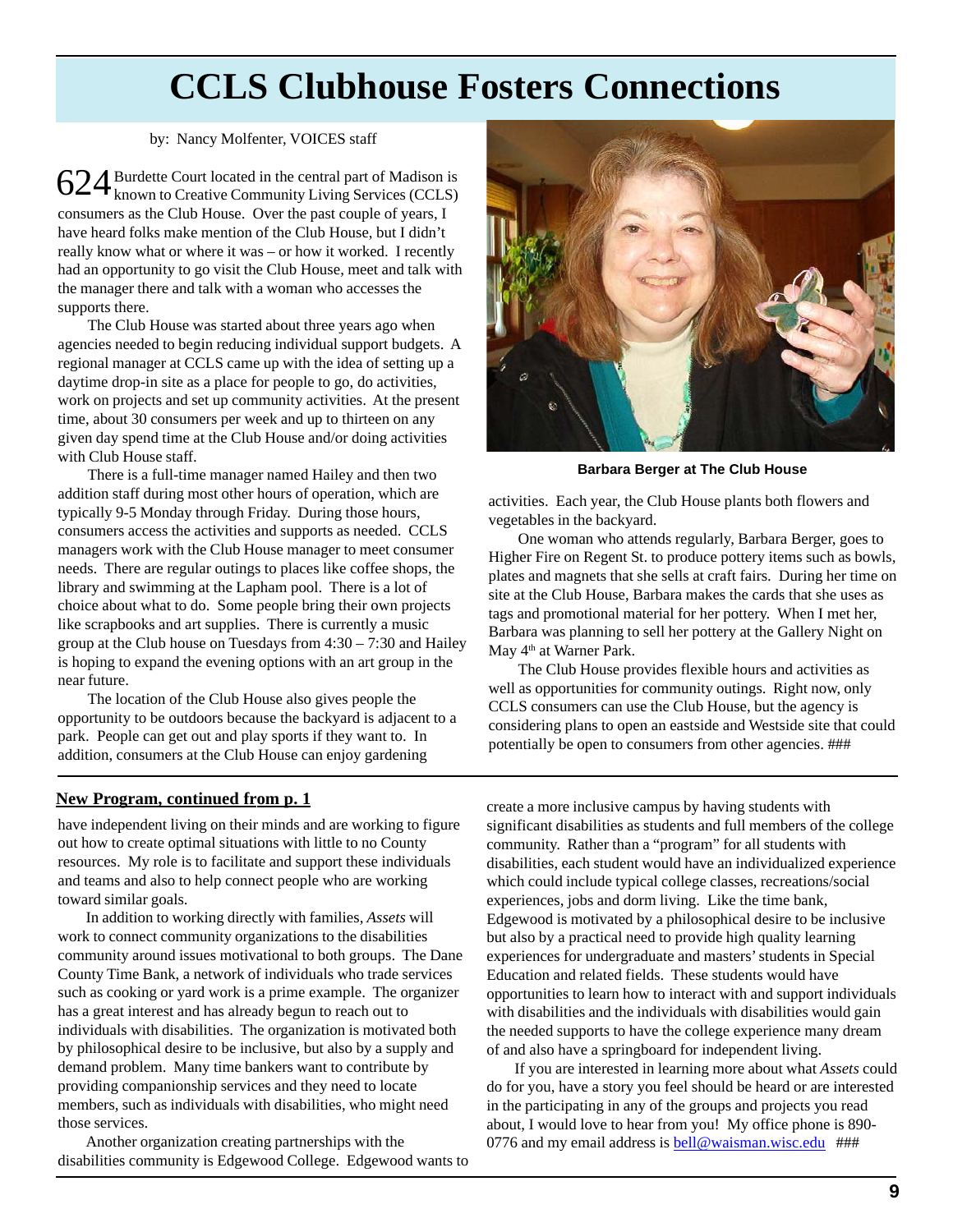### ON THE STREET **INTERVIEWS**

## **The question for this issue was...**

*"What's your favorite Babcock ice cream flavor?"*



Cookie dough Anna Jo M.



Chocolate, chocolate chip! Heather M.



Chocolate Rae Marie V.





Just chocolate Mike C.

Vanilla with hot fudge Vic F.